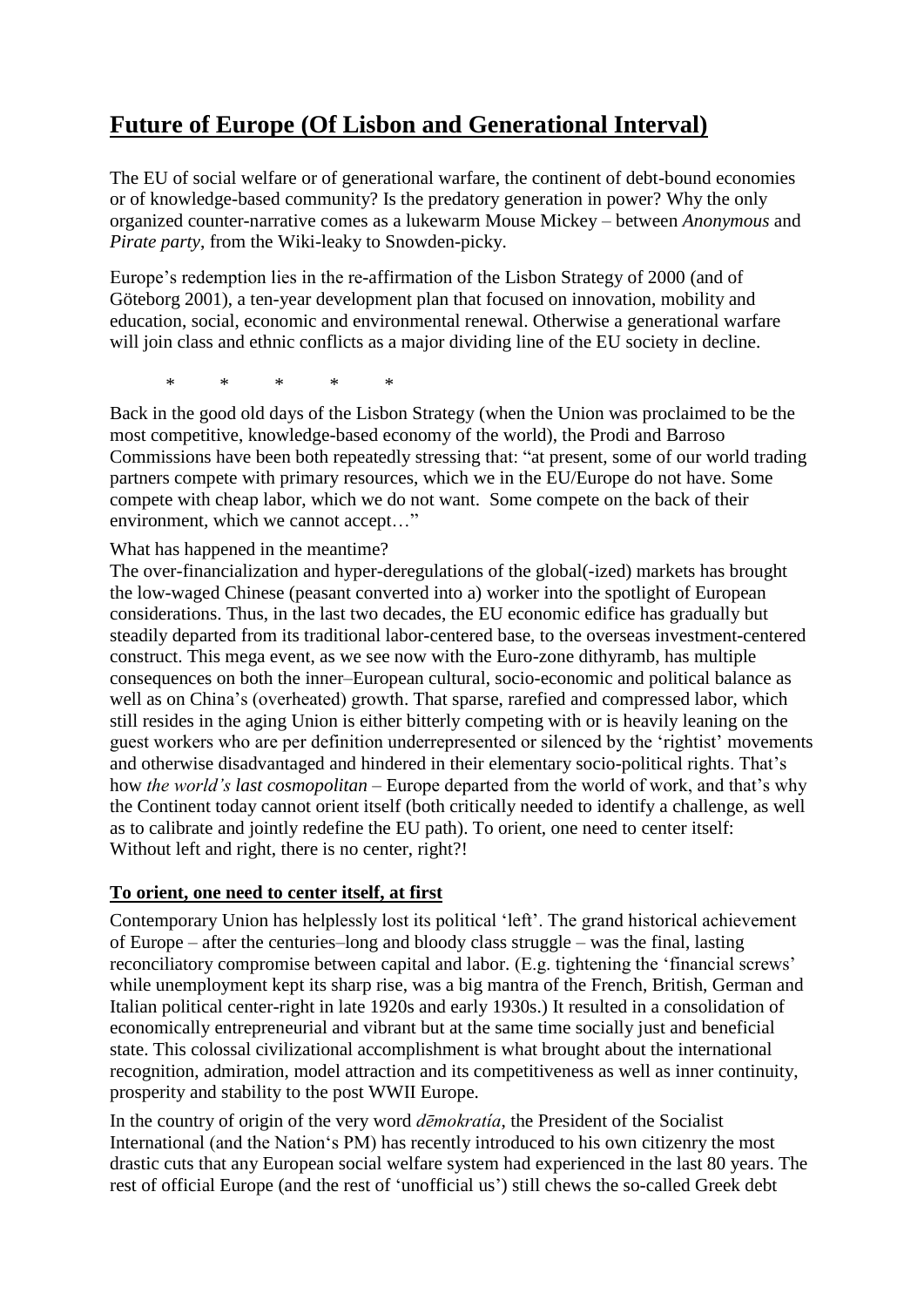tirade as if it is not about the very life of 12 million souls, but a mare technical item studied at secondary schools' crash-course on macro economy.

The present-day Union, aged but not restaged, is (in) a shadow of the grand taboo that the EU can produce everything but its own life. The *Old Continent* is demographically sinking, while economically contracting, yet only keeps afloat.Even the EU Commission, back in 2005, fairly diagnosed in its Green Paper *Confronting demographic change – a new solidarity between generations* that: "...**Never in history has there been economic growth without population growth.**"

The numbers of unemployed, underemployed or underpaid/working–poor are constantly growing. (Simply, the unemployed is not a free person, but an excluded and insecure, obedient and backward-minded, aggressive and brutal individual.) The average age of the first labor market entry is already over 30 in many MS – not only of Europe's south. The middleclass is pauperized and a cross-generational social contract is silently abandoned, as one of its main operative instruments – the Lisbon strategy – has been eroded, and finally lost its coherence.

To worsen the hardship, nearly all European states have responded wrongly to the crisis by hammering down their respective education and science/R&D budgets. It is not a policy move, but an anti-visionary panicking that delivers only cuts on the future (generations). (E.g. the EU investments in renewables have been decreasing ever since 2008. Still, today, the EU budget allocation to agriculture subsides is 10 times bigger than to R&D.) No wonder that our cities at present –instead of blossoming with the new technologies– are full of pauperized urban farmers: a middle class citizenry which desperately turns to mini agriculture as the only way to meet their nutritional needs.

### **Silenced Youth with** *Bluetooth*

Is the subtle, unnoticed generational warfare, instead of the social welfare already going on?! Recent *generational accounting* figures illuminate a highly disturbing future prospect for the EU youth. Decades of *here-us-now* disheartened consumerism corroded the EU"s community fabrics so much that, cross-generationally speaking, the present is the most socioeconomically egotistic European society of all times.

Elaborating on the known "ageing argument" of Fukuyama, I earlier stated that: "…political, social and economic changes including very important technological breakthroughs, primarily occurred at generational intervals…Presently, with demographically collapsing European societies, of three or more generations active and working at the same time, the young cohort (of go-getters) will never constitute more than a tiny minority. Hence, neither generational change nor technological breakthrough (which usually comes along) in future will ever be that of our past: full and decisive." (*Our Common Futures: EURO-MED Human Capital beyond 2020*, Crans Montana Forum, Monaco, 2005). Conclusively, many of the Third World countries are known by having predatory elites in power that continuously hinder the society at large and hijack their progress to its narrow ends. The EU might easily end up with the predatory generation in power.

On the other hand, Europe has never witnessed its own youth so apolitical, apathetic and disengaged in last 250 years – as their larger front of realities has contracted into the sporadic and self-disfranchising protests over the alleged, but isolated cyber freedoms or over decontextualized gay-rights *â la* Lady Gaga, only.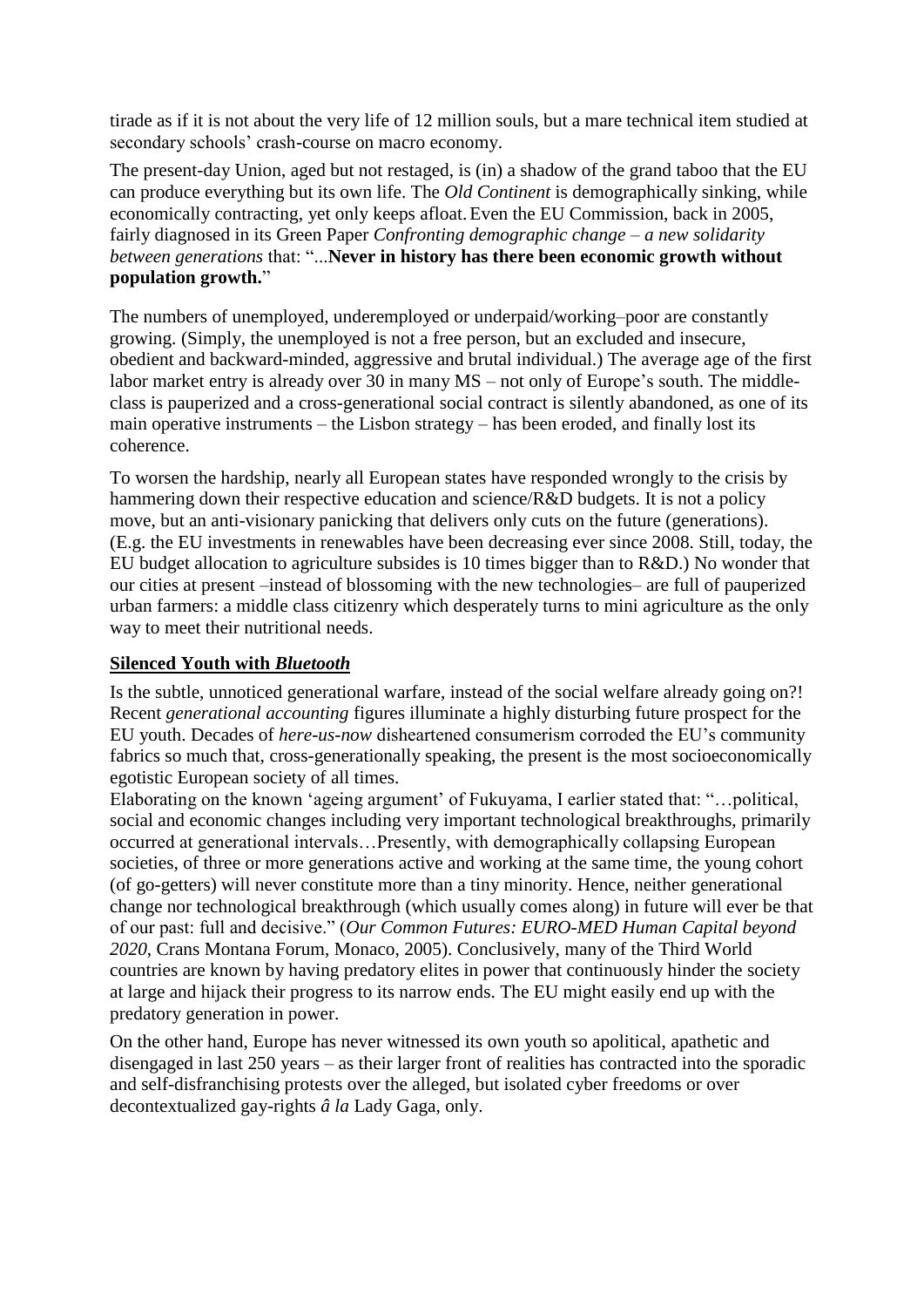

Interestingly enough, in the times of a tacit generational warfare, any consolidated fight for a social and generational cause is completely absent. The only organized revolt of European youth comes as a lukewarm demand for a few more freedoms to download internet contents (Anonymous, Pirate party, Wiki-leaky, Snowden-picky, etc.) or through colorful sporadic campaigns for de-contextualized gay and other behavioristic rights. Despite their worsened conditions, the young Europeans didn"t come even close to the core of representative democracy – e.g. to request 20% seat- allocation for the below-30 age cohort in the European and national parliaments – as one of the effective means to improve their future prospects.



Demographically, socio-economically and politically marginalized, European youngsters are chronically underrepresented since exceptionally few MPs and MEPs are below age of 30. Or as Fukuyama noted in his recent essay: "Something strange is going on in the world today. The global financial crisis that began in 2008 and the ongoing crisis of the euro are both products of the model of lightly regulated financial capitalism that emerged over the past three decades… most dynamic recent populist movement to date has been the right-wing… where the left is anemic and right-wing populist parties are on the move… This absence of a plausible progressive counternarrative is unhealthy, because competition is good for intellectual debate just as it is for economic activity. And serious intellectual debate is urgently needed, since the current form of globalized capitalism is eroding the middle-class social base on which liberal democracy rests. (Fukuyama, F. (2012) *'The Future of History'* Foreign Affairs Magazine 91(1) 2012).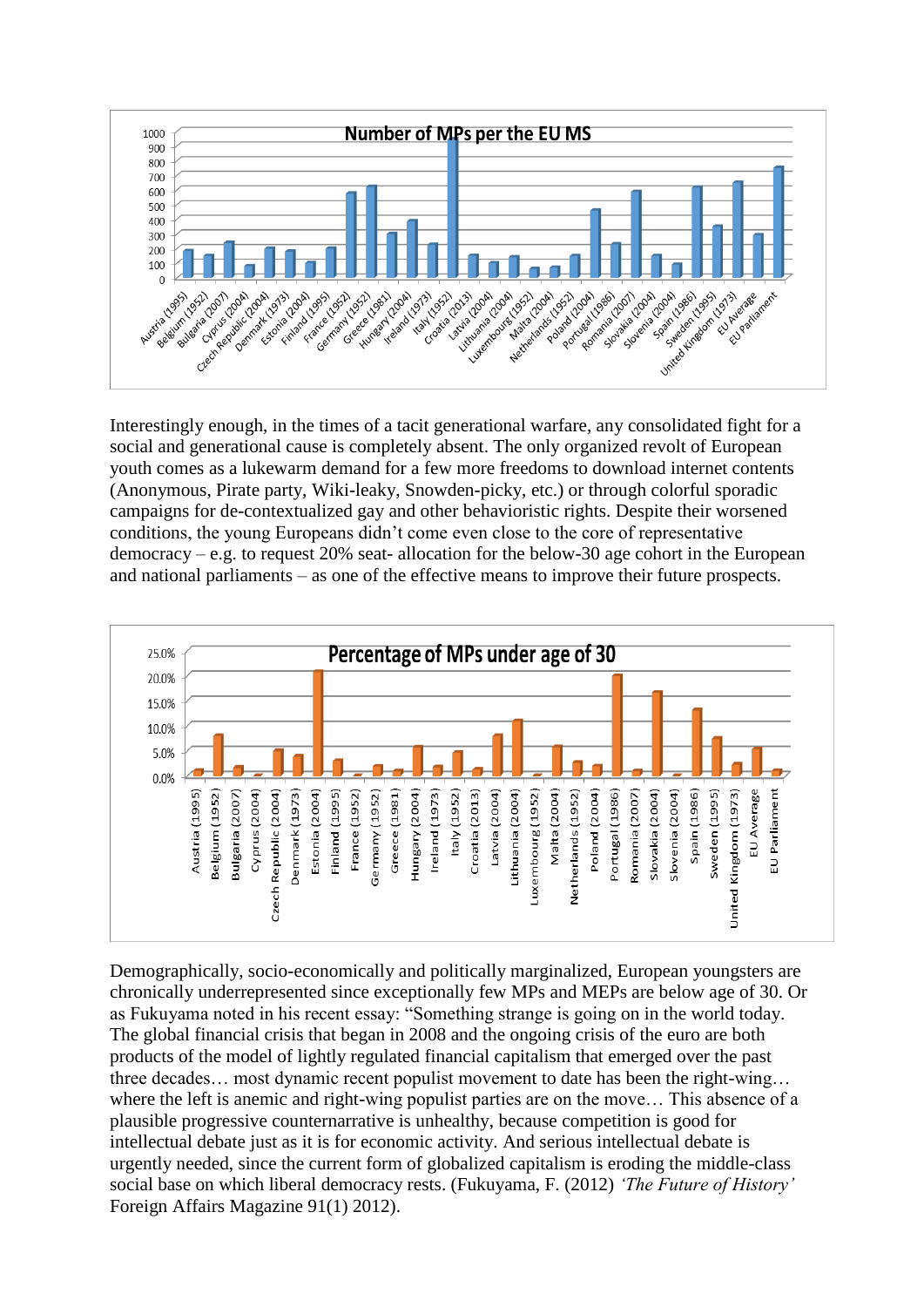

## **The troll of control: No prosperity via austerity**

What is the additional pervasive effect of (any) crisis on democracy? 9/11 is just one in series of confirmations (e.g. from the "Nixon shock" to the ongoing Greek/Euro debt saga) that any particular crisis may turn beneficial to those seeking the nontransparent power concentration.

Once a real democracy starts compromising its vital contents, it corrodes degenerates and turns formal. Many contemporary examples show us that for a formal democracy, it is not far from ending up as an oppressive autocratic dictatorship with either police or military or both residing outside a strict civil and democratic control. A real democracy will keep its financial establishment (as much as its armed organs, and other alienation-potent segments) under a strict popular democratic scrutiny and civil control through the clearly defined mechanisms of checks and balances. That is the quintessence of democracy.

(E.g. Without any electoral dependence on EU governments or EU voters, thus, with unconstrained authority and means – the ECB quickly produced over  $\epsilon$  1,000 billion to refinance the banks. It seems as if the European integration does not rest on social welfare, public services, job creation and labor protection, enveloped in a democratic, transparent atmosphere of full accountability and universal, especially cross-generational, participation.)

"There has been little willingness to strengthen civic watchdogs of international financial institutions, which might provide a more accurate service than the commercially driven creditrating agencies that performed so disastrously in the financial crisis…" – laments the FRIDE Institute Director, Richard Youngs in his luminary book: *Europe's Decline and Fall*. Indeed, is there any **rating agency for ethical bankruptcy,** for a deep moral crisis affecting all societal segments around us? The ability to comprehend our common destiny, to show our cross-EU empathy and solidarity is also hitting its record low. The southern/peripheral member states are already pejoratively nicknamed as PIGS by the bank analysts and bond traders (an ill-made, but increasingly circulating acronym referring to Portugal, Italy/Ireland, Greece and Spain).

Currently, the end game of the so-called Euro-crises seems to reveal that the financial institutions are neither under democratic control nor within the national sovereignty domain. (E.g. 20 years ago, the value of overall global financial transactions was 12 times the entire world"s gross annual product. By the end of 2011, it was nearly 70 times as big.) How else to explain that **the EU** –so far– **prefers the unselective punitive action of collective punishment** on the entire population/s (e.g. of Greece, Italy, Portugal, Spain, Ireland, etc.) – meaning: to control, then it is keen on a thorough, energetic investigation of responsible individuals – meaning to: resolve? So far, Iceland remains the only country that indicted and sentenced its Prime Minister in relation to the financial crisis.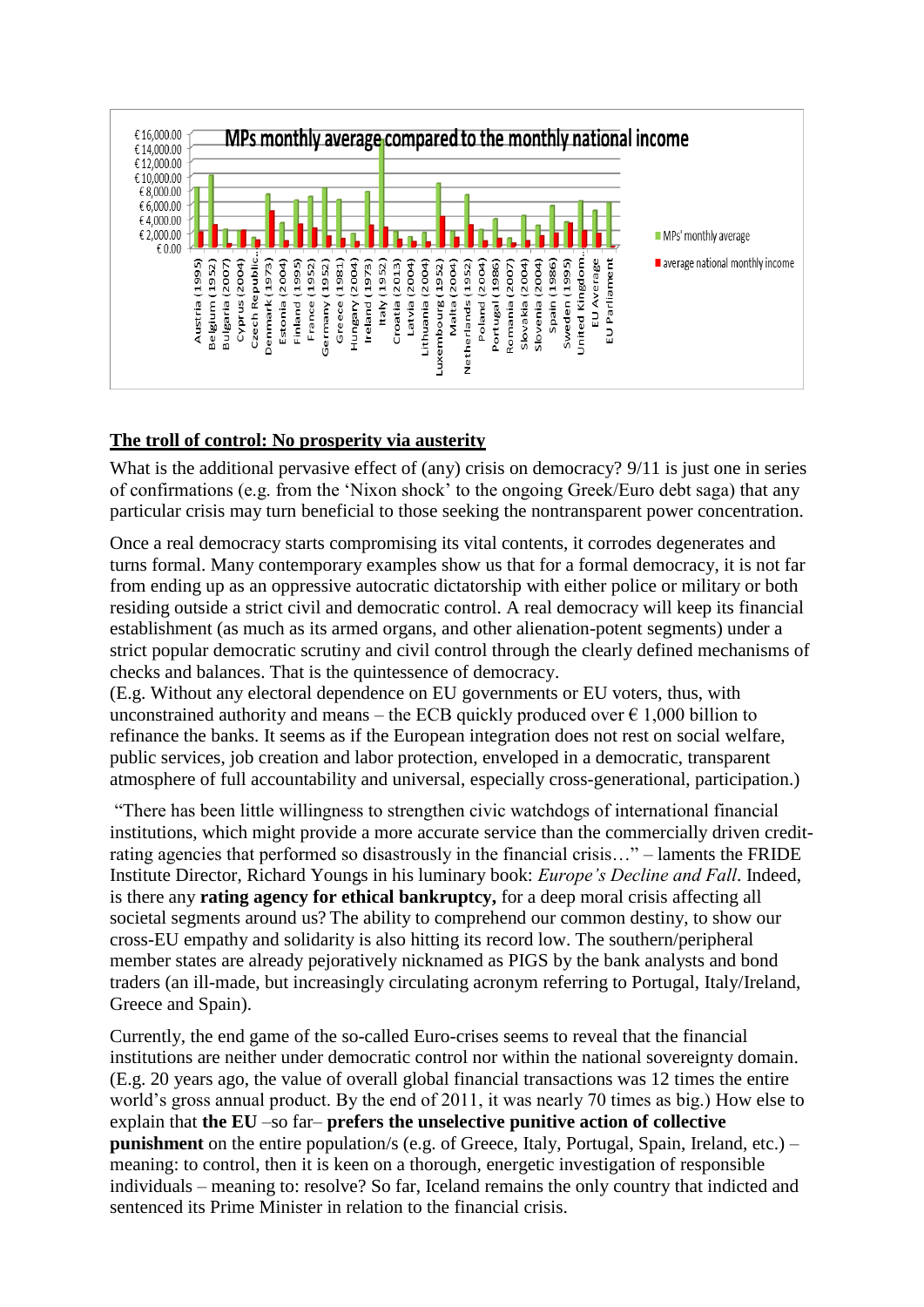From the democratic, transparent, just, visionary and all-participatory, a *holiday from history*model of the European Community, the EU should not downgrade itself to a lame copy of the Federation of Theocracies – the late Ottoman Empire.

This authoritarian monarchy is remembered as a highly oppressive and undemocratic although to a degree liberal and minority-right tolerant feudal state. The Ottoman Federation of Theocracies was of a simple functioning system: with the Sultan"s handpicked Grand *Porta* (verticalized/homogeneous monetary space of the EMU and ECB, moderately restrained by the Council of the EU) that was unquestionably serviced by the religious communities from all over the waste Oriental Empire (horizontalized/heterogeneous fiscal space of the EMU, in which every state freely exercises its sovereignty in collecting taxes and spending), unless otherwise prescribed off-hand by the Sultan and his *Porta* (ECB and IMF).

Ergo, negotiating on the coined "Euro-zone debt crisis" (debt bound economies) without restaging the forgotten Lisbon strategy (knowledge-based Community), while keeping a heavy tax on labor but constantly pardoning financial capital, is simply a lame talk about form without any substance. Simply, **it is a grand bargain** of a tight circle behind the closed doors **about control via austerity, not a** cross-generationally wide-open debate about **vision of prosperity**.

#### **Tomorrow never (D)Lies**

Despite a constant media bombardment with cataclysmic headlines, the issue is not what will happen with the EURO or any other socio-economic and political instrument. The right question is what will happen with us – as means are always changeable and many, but the aim remains only one: the self-realization of society at large.

Indeed, **the difference between a dialectic and cyclical history is a distance between success and fall**: the later Lisbon (Treaty) should not replace but complement the previous Lisbon (Strategy). It is both a predictive and prescriptive wording: either a status quo of egoism, consumerism and escapism or a concept of social dynamism resting on a broad allparticipatory base. **To meet the need is/was always at our reach, but to feed the greed no wealth will ever be enough**. Restaging the Lisbon Strategy and reintroducing all of its contents is not just Europe"s only strategic opportunity, but its grand generational/historic responsibility as well. Or as Monnet once explained this logic of necessity: "Crises are the great unifier!"

*Anis H. Bajrektarevic, Geopolitics of Energy Editorial Member Professor and Chairperson for Intl. Law & Global Pol. Studies Vienna, 22 JUN 2013* **contact:** [anis@bajrektarevic.eu](mailto:anis@corpsdiplomatique.cd)

**This article is an extended version of the key-note address 'From Lisbon to Barcelona – all the forgotten EU instruments' presented at the Crans Montana Forum, 2013, Geneva, Switzerland**

**References:**